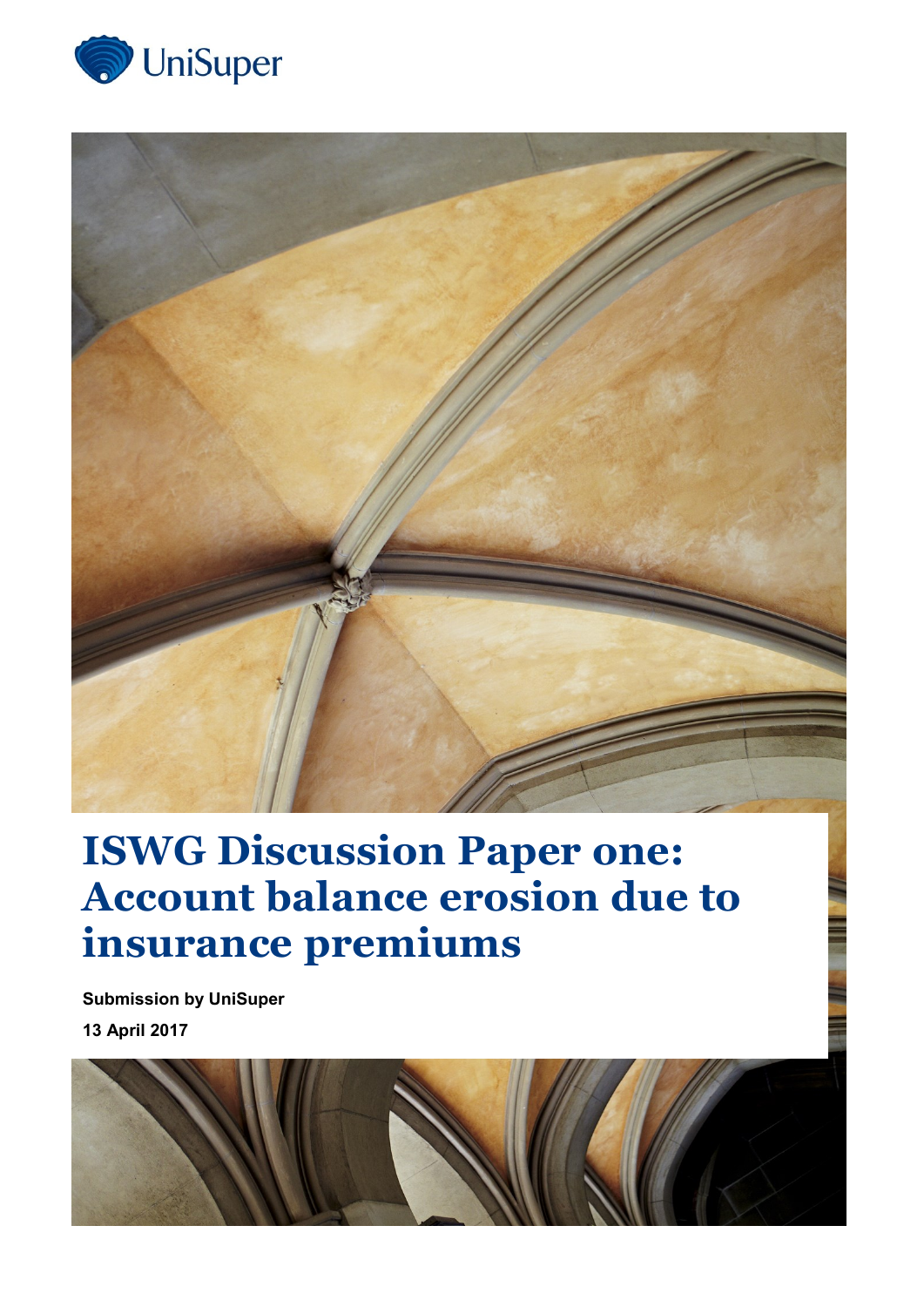

# **About UniSuper**

UniSuper<sup>1</sup> is the superannuation fund dedicated to people working in Australia's higher education and research sector. With approximately 400,000 members and around \$55 billion in assets under management, UniSuper is one of Australia's largest superannuation funds and has one of the very few open defined benefit schemes.

Death and disability benefits for DB members are currently self-insured. Benefits for Accumulation account members are externally insured. In addition to self-insured benefits, DB members also have access to externally insured death and disability.

Different levels of default cover (which are offered without the need to submit health evidence) are offered to different cohorts of members, e.g. a lower level of default cover offered to SG members (casuals, contractors), and a higher level of cover is offered to permanent employees (who are generally in receipt of 17% employer contributions) who are likely to earn higher salaries and have longer tenure in their roles, leading to higher account balances.

UniSuper Management Pty Ltd would welcome the opportunity to discuss the submission further and to provide additional information in respect of the comments made in this submission. Should you have further queries, please Benedict Davies, Public Policy Manager, on 03 8831 6670 or [benedict.davies@unisuper.com.au](mailto:benedict.davies@unisuper.com.au)

-

 $1$  This submission has been prepared by UniSuper Management Pty Ltd (ABN 91 006 961 799), which acts as the administrator of the Trustee, UniSuper Limited (ABN 54 006 027 121).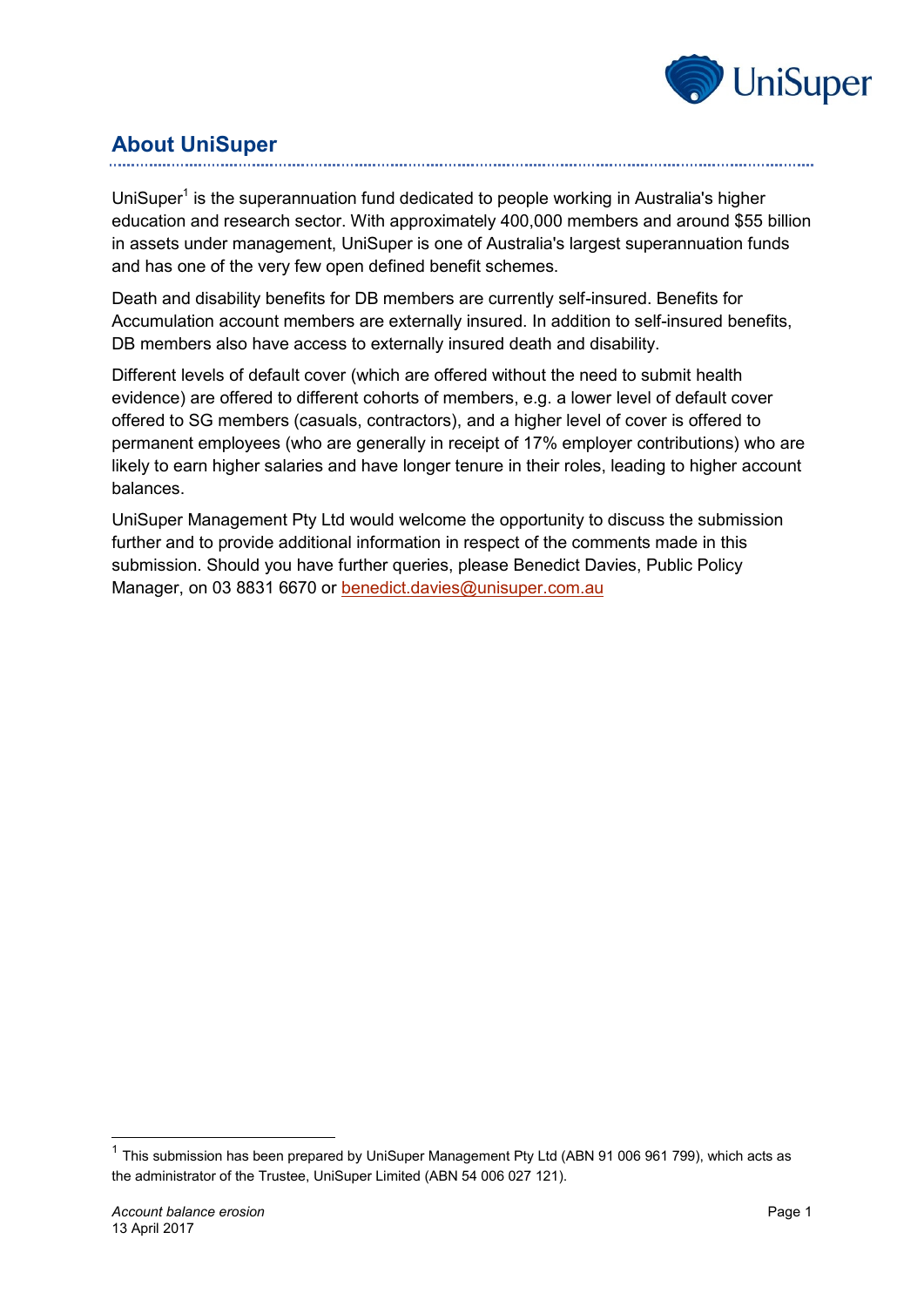

# **Feedback**

## **Establish design principles to be adhered to when determining automatic cover affordable insurance premium levels**

UniSuper supports the development of guidance on the determination of appropriate cover levels (Question B.1.1). While there are trade-offs between prescription and flexibility (Question B.1.2), they can also complement each other.

We favour prescription and standardisation in some areas (e.g. definitions of key terms) so long as it is matched with sufficient flexibility for trustees to respond to the needs of their own membership (e.g. different insurance offering for different membership categories based on level of contributions).

Our preference would be for standardised insurance disclosures on an exceptions basis i.e. departures from standard terms, rules and design being the key disclosure requirement for trustees.

A move to more standardisation is not without cost and a transition period is essential. Any new standards should *only* apply to new members (Question B.1.4), otherwise the cost of the change would be too high and there would be unnecessary complexity in administering grandfather insurance offerings.

If new standards require funds to change their insurance offering, we think there should be a transition period that is long enough to allow trustees to renegotiate terms with insurers; the transition period should also take into account periodic insurance reviews. We suggest a period of at least three to five years for any transition.

#### **Age bandings**

The insurance of younger members is often debated within the industry, and it is a common presumption that younger members are either over-insured or receive no benefit from being insured. However, our experience suggests some caution before making too many assumptions about younger members. Our claims experience highlights to us that younger members do in fact claim and that claims are often extremely beneficial. By way of example, in 2015 UniSuper received approximately one-in-ten external cover claims from members under the age of 40 for Death, Terminal illness or TPD. Of those claims, one third were from members under 30.

While we believe there are clear benefits to younger members, we also have to consider the cost of these benefits. To do this, we have modelled the effect of premiums on a member's retirement balance. In our case, younger MySuper members (up to age 35) pay weekly premiums – that are lower than our annual administration fee –for \$232,000 of death and TPD cover. Our modelling of retirement outcomes suggests that the premiums do not have a substantial impact on members' retirement balance. There are, however, some shortduration membership problems with smaller, inactive accounts (less than \$1,000). The problem with smaller accounts, however, can be linked, in part, to the removal of member protection. With small accounts, it is a combination of administration fees and insurance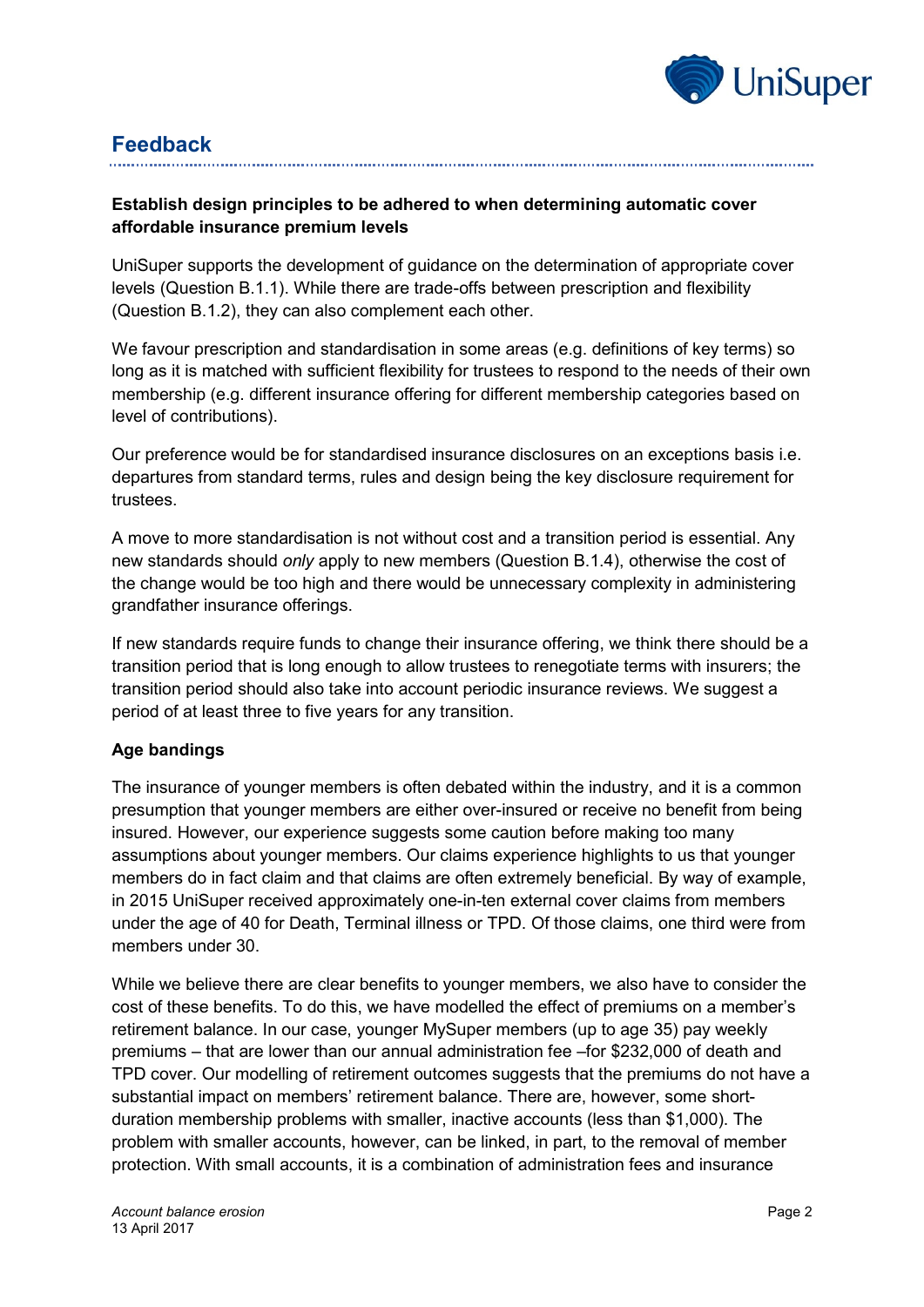

premiums together that erode balances. In many instance, account erosion could be addressed by the reintroduction of member protection.

To that end, we continue to advocate for rules that allow schemes more flexibility for insurance arrangements for short-term casual employees, along with a reintroduction of member protection from administration fees where they are excess of investment returns.

#### **Establish overarching prescribed maximum premium levels for automatic insurance coverage**

We do not support the establishment of maximum premium levels for automatic insurance. There are already existing rules and regulations, including insurance covenants in the SISA, that require trustees of an RSE to consider the cost to all members when offering insurance and whether particular levels of cover inappropriately erode the retirement balances of members (Question B.2.11).

If, however, the ISWG were to develop a policy of maximum premium levels, we would welcome flexibility rather than prescription. Flexible rules should recognise that different insurances will need to be matched to different membership cohorts e.g. members who receive SG contributions only vs members who receive higher contributions under awards, EBAs and related industrial agreements.

#### **Establish an industry standard for cessation of automatic cover due to low contributions, contributions inactivity or low account balances**

UniSuper's current rules cease cover after 12 months of inactivity for those with account balances under \$2000. We do this for practical purposes but a standard should consider allowing members with lower balances to actively choose to retain their cover because they may wish to retain an account specifically to keep the insurance.

#### **Formalise protocols between insurers for the treatment of claims against multiple income protection policies**

## **Industry standards for refunding premiums if benefits are reduced for claims made against multiple income protection policies**

UniSuper's defined benefit scheme includes a disablement benefit under our trust deed which we are required to pay regardless of any other income protection policies a member may hold. Consequently, where a claim is admitted, our disablement benefit is generally paid in full with any other IP policy being reduced.

It is difficult (and potentially undesirable) for defined benefit schemes to alter existing benefits and benefit design. Therefore, UniSuper would welcome an industry-wide protocol to bring standardisation to claims offsetting.

While there are often good reasons why members have multiple IP policies (e.g. top-ups, waiting period overlaps etc), it is important that protocols establish who is liable in the first instance to pay a claim or the order in which claims will be paid (Question B.4.27).

A standardised process should aim to reduce the need to complete multiple claim forms by members (Questions B.4.26) and their treating doctors. The process should also outline how and when premiums would be refunded where benefits are reduced (Questions B.5).